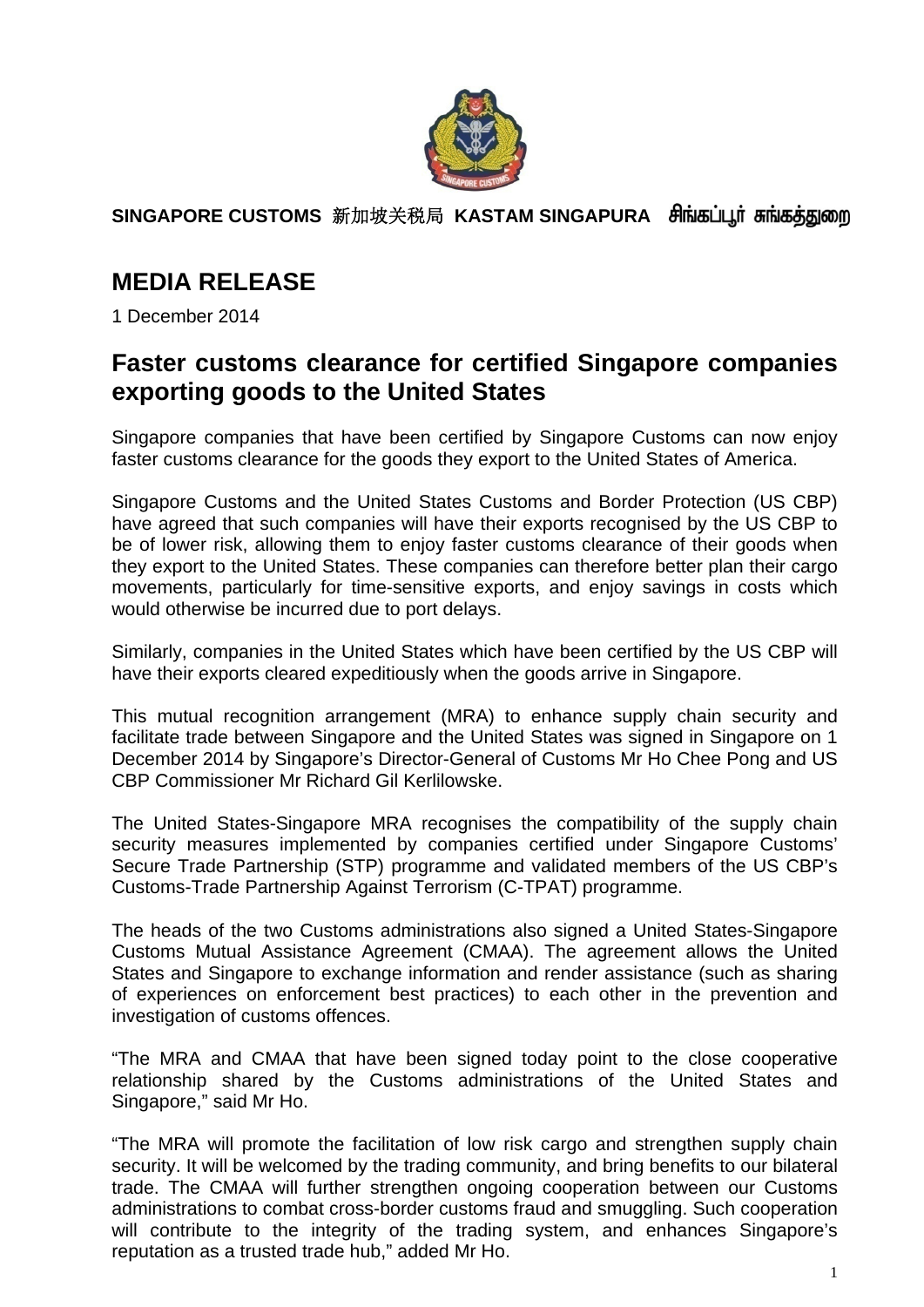"The signing of the MRA and CMAA between the US and Singapore demonstrates the partnership and commitment of each country to combatting customs fraud and to a secure global supply chain," said Mr Kerlikowske.

The United States was Singapore's fourth largest trading partner in 2013, with total trade amounting to more than S\$77 billion. The top products traded between the United States and Singapore included petroleum oil products, aviation components, electronic integrated circuits and parts for printing machinery.

Companies in Singapore with significant trade with the United States welcomed the signing of the MRA.

"AMD is extremely pleased to hear that the US-Singapore MRA has concluded successfully," said Ms Suhana Mohd. Ali-Ten, Senior Manager, Supply Chain at Advanced Micro Devices (S) Pte Ltd.

"As a US-based company, this milestone is important as it enhances capability of our Singapore plant in export activities. AMD will greatly benefit as time-sensitive shipments will be able to proceed at ease through expedited release at the point of importation. We look forward to secure trade flows between the countries with the enhanced supply chain security. These capabilities will in turn benefit AMD's customers," she added.

"As a Canadian-based company with increasing business activities, we are pleased that the US-Singapore MRA has been concluded," said Ms Jane Chee, Manager, Asia Trade Compliance at Future Electronics Inc (Distribution) Pte Ltd.

"Not only will it improve predictability of lead time and on-time delivery of goods, it also minimizes supply chain disruption. The MRA provides a single, uniform set of security standards between Future Electronics Singapore and Future Electronics US," noted Ms Chee.

**# # #**